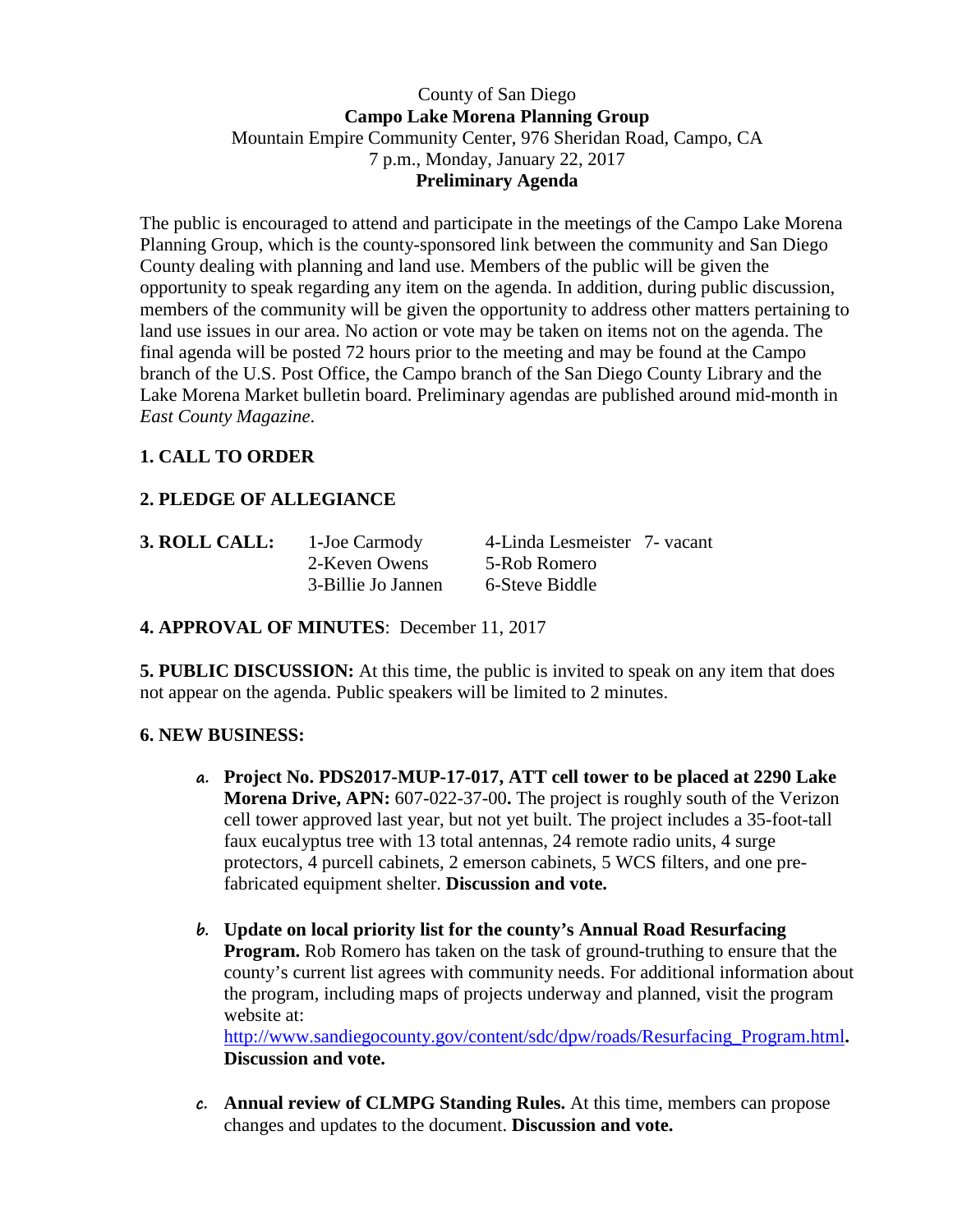**d. Election of 2018 officers for CLMPG.** The 2017 officers are: Chairman, Billie Jo Jannen; Vice Chairman, Joe Carmody; Secretary, Linda McCoy; Parliamentarian, Keven Owens. **Discussion and vote on each position.**

## 7. OLD BUSINESS:

- **e. Letter summarizing planning group and community input on planned uses for Camp Lockett and the Camp Lockett Master Plan zoning overlay**. On Oct. 23, the community participated in a workshop with proponents of the Camp Lockett plan for multiple non-profits to receive land donations within the old Camp Lockett footprint. The county and non-profits are in process of creating a zoning overlay to establish those uses. Proponents attended the Dec. 11 meeting for final discussion and questions. **Discussion and vote.**
- **f. Review of applicants for Seat 7**. Select an applicant to fill the seat for the fouryear term. This vacancy was declared in November 2016. **Discussion and vote.**
- **g. Standing Subcommittee reports**: Groundwater, Rob Romero; Sewer and Septic, Joe Carmody; Community Economic Impacts, Steve Biddle; Traffic and Public Safety, Steve Biddle.

# **8. CORRESPONDENCE AND ANNOUNCEMENTS**

- **a. The Star Ranch vesting and landscape architecture maps** are available, both at meetings and by appointment with the CLMPG chairman. Staff has delayed release of the EIR until it can figure out what type of greenhouse gas analysis large projects should include**. The ranch was offered for sale in an announcement sent out in late November. The Back Country Land Trust and several co-investors are negotiating to buy it. The proposed plan is still in play and is part of the property offering, but will be abandoned if purchased by trust entities.**
- **b. Notice of public review of the Draft Subsequent Environmental Impact Report associated with the Property Specific Requests (PSRs) General Plan Amendment and Rezone.** There are two requests in Campo Lake Morena region. The group has already approved them at least twice and won't be commenting. Information here: [http://www.sandiegocounty.gov/content/sdc/pds/advance/PSR/PSR-GPA-Public-](http://www.sandiegocounty.gov/content/sdc/pds/advance/PSR/PSR-GPA-Public-Review.html)

[Review.html.](http://www.sandiegocounty.gov/content/sdc/pds/advance/PSR/PSR-GPA-Public-Review.html) Sent to group.

- **c. Back Country Land Trust/Star Ranch photo collection sent by George Barnett**. The photos show various landscapes and invester tours from recent efforts to purchase Star Ranch for preservation. Sent to group.
- **d. Notice of annual planning group training sessions and availability of online training.** All members are to complete training annually, in addition to FPPC training every other year. Sent to group.